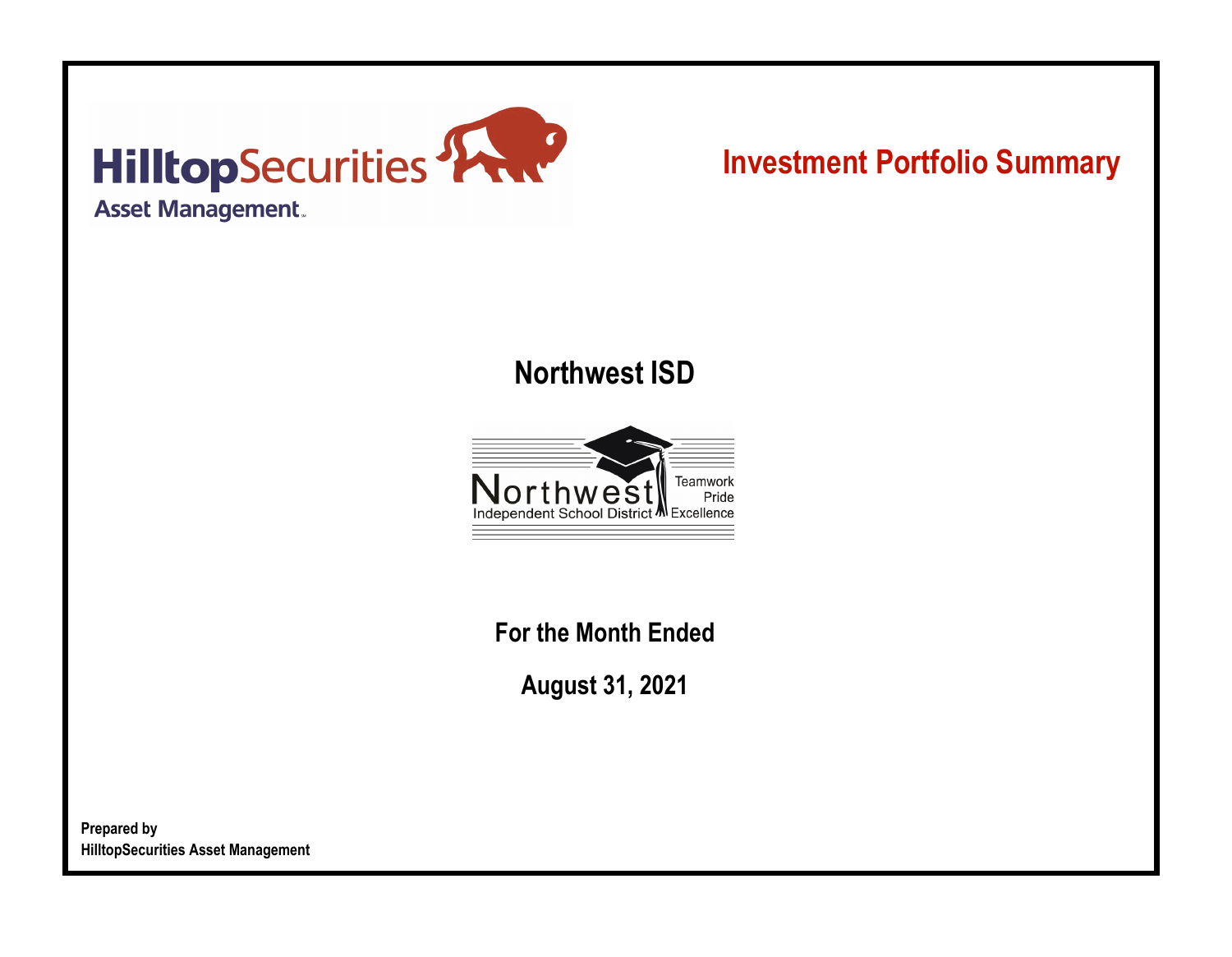

### **Report Name**

| <b>Certification Page</b>                |
|------------------------------------------|
| <b>Executive Summary</b>                 |
| Benchmark Comparison                     |
| Detail of Security Holdings              |
| Change in Value                          |
| Earned Income                            |
| Investment Transactions                  |
| Amortization and Accretion               |
| <b>Projected Fixed Income Cash Flows</b> |

## **Table of Contents / Market Recap**

#### **MARKET RECAP - AUGUST 2021:**

Concerns that the recent surge in the Delta variant would restrain economic growth in the third quarter seems to be playing out. The 7-day average of new COVID-19 cases continued to climb throughout the month of August, moving from an average of 84k per day to 149k, the highest since January. Fortunately, high vaccine rates among vulnerable seniors meant the new infections were mostly affecting younger Americans, which in turn translated to a lower fatality rate. Still, the number dying from the virus more than doubled in August to an average of 985 per day. Although a majority of people went about their daily routine with little care, there were indications that consumer spending was slowing and optimism fading. The University of Michigan Consumer Sentiment Index plunged in August to a 10-year low. What made this so surprising is that it fell below the low point from April 2020 when most of the nation was in lockdown mode. Another oddity is that consumer optimism is heavily influenced by the labor market outlook and stock market performance, both of which are in fantastic shape. All three major equity indexes reached new highs in August, with the broad-market S&P 500 ending the month at its all-time peak. The biggest problem on the labor front is that the number of available jobs has continued to outpace growth in the labor force. Total job postings for July are estimated to be above 10 million for the second straight month. At the same time, nonfarm payrolls increased by +943k in July, still 5.8 million below the pre-pandemic high point.

Retail sales disappointed in July with a -1.1% drop, well below the -0.3% median forecast. Eight of 13 spending categories declined, led by a -3.9% drop in vehicle sales. Vehicle sales have now fallen from an annualized sales pace of 18.5 million units in April to just 14.75 million in July. With dealer inventories mostly depleted and much of the global production on pause as factories wait on microchip shipments, the downtrend isn't likely to reverse itself in the coming months. The housing story is very similar: plenty of demand, but a severe shortage of supply. Both new and existing home sales did take a tiny step forward in July but remain well under the spring sales peak. Prices for both housing and autos remain extremely elevated. Whereas thrifty buyers were able to purchase used vehicles with lower price tags, homebuyers were forced to engage in fierce bidding wars. The S&P/Case-Shiller National Home Price Index climbed +18.6% year-over-year in June, the biggest annual gain in 33 years of record-keeping.

Inflation was expected to increase in the late spring and early summer months on a year-over-year basis …and it has. What wasn't expected was for price pressures to remain elevated. The core consumer price index (CPI), core producer price index (PPI) and core personal consumption expenditures (PCE) were all at or near three-decade highs in July. Normally, Fed officials would hike rates to slow growth and by extension calm inflationary pressure. However, current inflation is still considered transitory and beyond the Fed's reach. The first rate hike is not expected before 2023 and won't be considered until Fed officials have concluded tapering of QE asset purchases, a process that may not begin for several more months.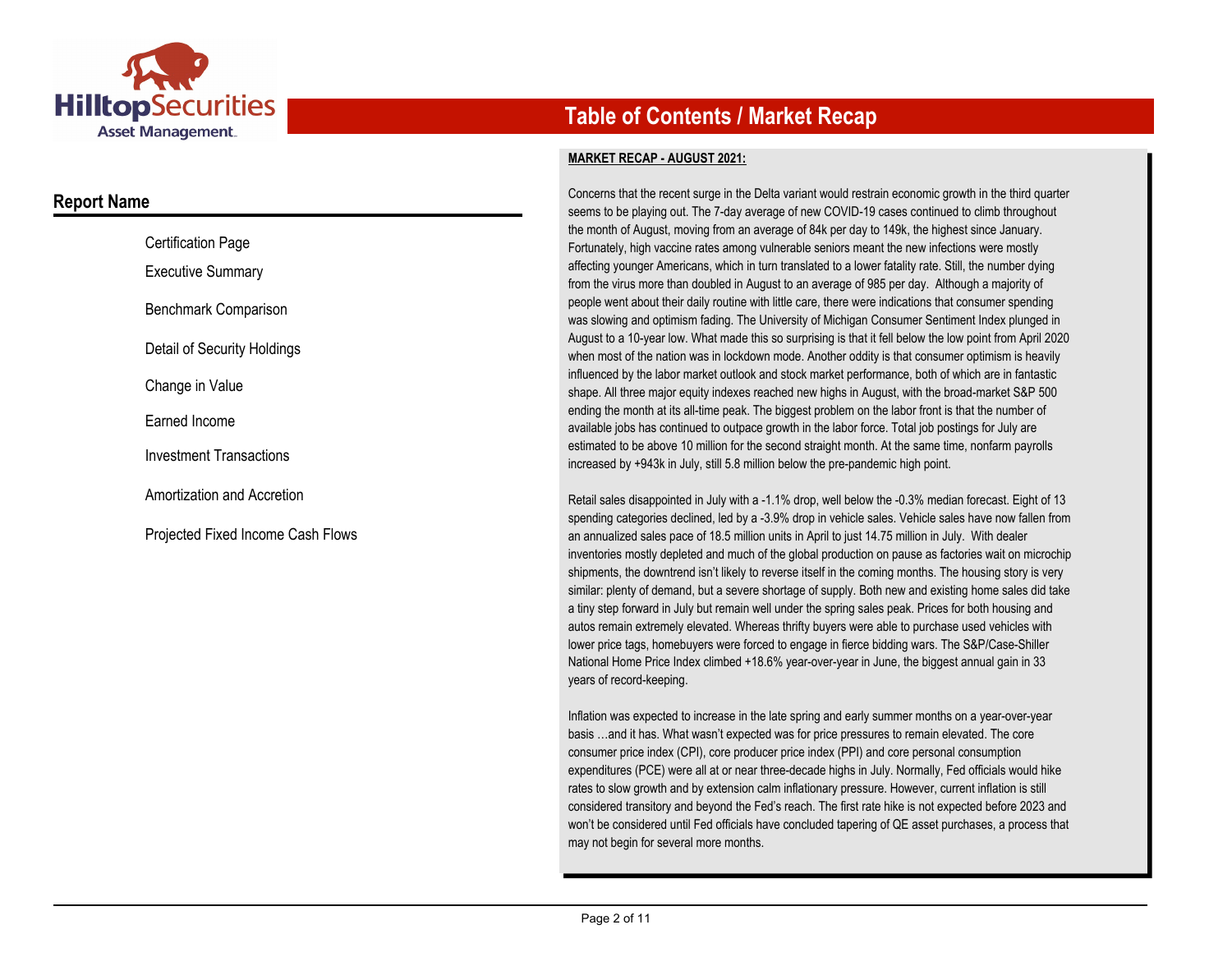

## **August 31, 2021 For the Month Ended**

This report is prepared for the **Northwest ISD** (the "Entity") in accordance with Chapter 2256 of the Texas Public Funds Investment Act ("PFIA"). Section 2256.023(a) of the PFIA states that: "Not less than quarterly, the investment officer shall prepare and submit to the governing body of the entity a written report of the investment transactions for all funds covered by this chapter for the preceding reporting period." This report is signed by the Entity's investment officers and includes the disclosures required in the PFIA. To the extent possible, market prices have been obtained from independent pricing sources.

The investment portfolio complied with the PFIA and the Entity's approved Investment Policy and Strategy throughout the period. All investment transactions made in the portfolio during this period were made on behalf of the Entity and were made in full compliance with the PFIA and the approved Investment Policy.

**Officer Names and Titles:**

Name: Brian Carter Title: Chief Financial Officer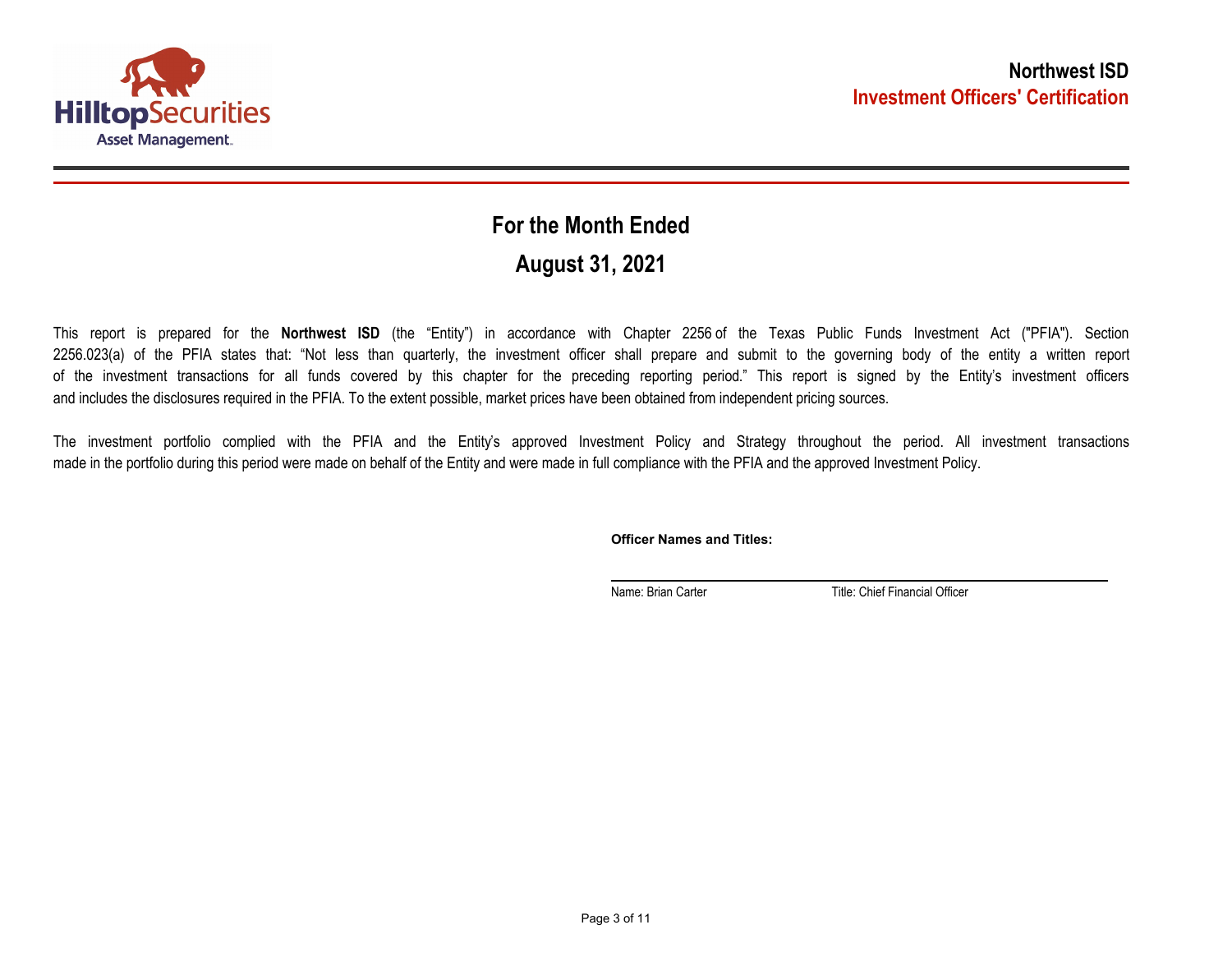



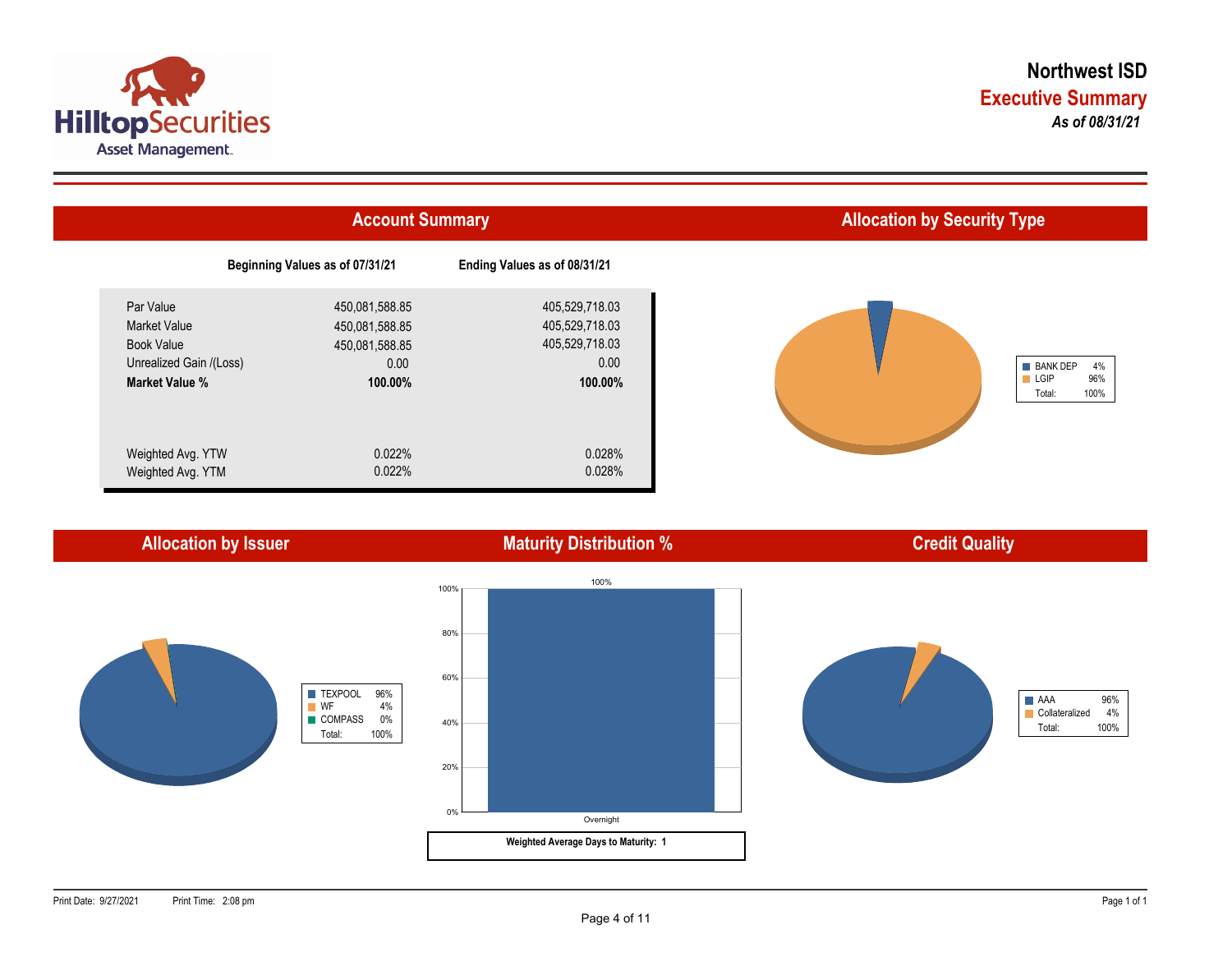



Note 1: CMT stands for Constant Maturity Treasury. This data is published in Federal Reserve Statistical Release H.15 and represents an average of all actively traded Treasury securities having that time remaining until ma standard industry benchmark for Treasury securities. The CMT benchmarks are moving averages. The 3-month CMT is the daily average for the previous 3 months, the 6-month CMT is the daily average for the previous 6 months, a 1-year and 2-year CMT's are the daily averages for the previous 12-months.

**Note 2:** Benchmark data for TexPool is the monthly average yield.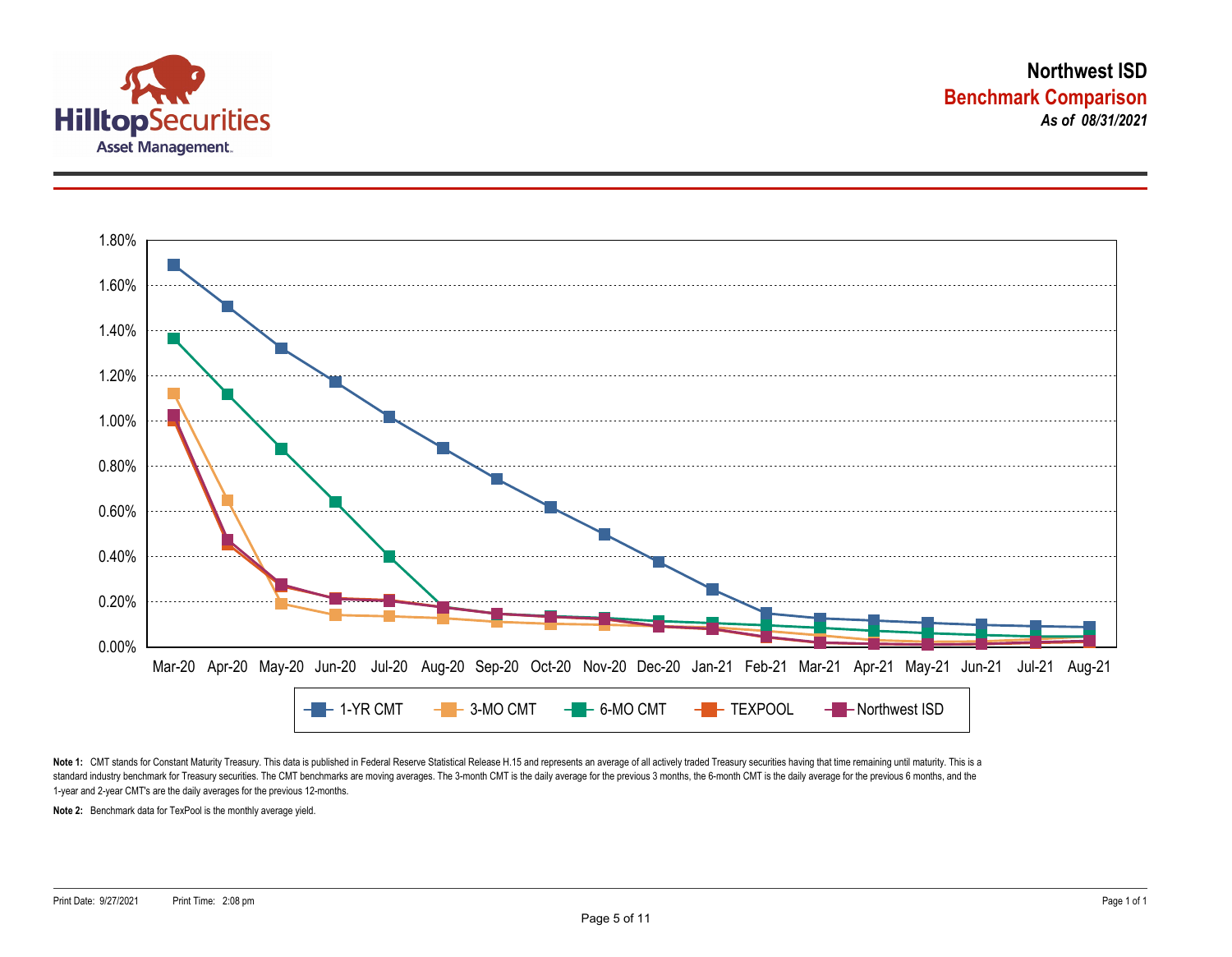

| <b>CUSIP</b>                            | Settle<br>Date | Sec. Type       | Sec. Description          | <b>CPN</b> | <b>Mty Date</b> | <b>Next Call</b> | <b>Call Type</b> | Par Value      | Purch<br>Price | <b>Orig Cost</b> | <b>Book Value</b> | Mkt<br>Price | Market Value to Mty | Days                    | Days<br>to Call | <b>YTM</b> | <b>YTW</b> |
|-----------------------------------------|----------------|-----------------|---------------------------|------------|-----------------|------------------|------------------|----------------|----------------|------------------|-------------------|--------------|---------------------|-------------------------|-----------------|------------|------------|
|                                         |                |                 |                           |            |                 |                  |                  |                |                |                  |                   |              |                     |                         |                 |            |            |
| <b>Activity Account</b>                 |                |                 |                           |            |                 |                  |                  |                |                |                  |                   |              |                     |                         |                 |            |            |
| <b>TEXPOOL</b>                          |                | LGIP            | <b>TexPool</b>            |            |                 |                  |                  | 172,213.74     | 100.000        | 172,213.74       | 172,213.74        | 100.000      | 172,213.74          | $\overline{1}$          |                 | 0.022      | 0.022      |
| <b>Total for Activity Account</b>       |                |                 |                           |            |                 |                  |                  | 172,213.74     | 100.000        | 172,213.74       | 172,213.74        | 100.000      | 172,213.74          | $\overline{1}$          |                 | 0.022      | 0.022      |
| <b>Capital Project</b>                  |                |                 |                           |            |                 |                  |                  |                |                |                  |                   |              |                     |                         |                 |            |            |
| <b>BBVA-NWL</b>                         |                | <b>BANK DEP</b> | <b>BBVA Compass LIBOR</b> |            |                 |                  |                  | 11.77          | 100.000        | 11.77            | 11.77             | 100.000      | 11.77               | $\overline{1}$          |                 | 0.030      | 0.030      |
| <b>BBVA-NWZ</b>                         |                | <b>BANK DEP</b> | BBVA Compass ZBA Int      |            |                 |                  |                  | 48.06          | 100.000        | 48.06            | 48.06             | 100.000      | 48.06               | $\overline{1}$          |                 | 0.030      | 0.030      |
| <b>TEXPOOL</b>                          |                | LGIP            | TexPool                   |            |                 |                  |                  | 271,523,903.91 | 100.000        | 271,523,903.91   | 271,523,903.91    | 100.000      | 271,523,903.91      | $\overline{1}$          |                 | 0.022      | 0.022      |
| WF-NWISD                                |                | <b>BANK DEP</b> | Wells Fargo Bk            |            |                 |                  |                  | 2,617,646.86   | 100.000        | 2,617,646.86     | 2,617,646.86      | 100.000      | 2,617,646.86        | $\overline{1}$          |                 | 0.160      | 0.160      |
| <b>Total for Capital Project</b>        |                |                 |                           |            |                 |                  |                  | 274,141,610.60 | 100.000        | 274,141,610.60   | 274,141,610.60    | 100.000      | 274,141,610.60      | $\overline{1}$          |                 | 0.024      | 0.024      |
| <b>Capital Project AFB</b>              |                |                 |                           |            |                 |                  |                  |                |                |                  |                   |              |                     |                         |                 |            |            |
| <b>TEXPOOL</b>                          |                | LGIP            | <b>TexPool</b>            |            |                 |                  |                  | 413,721.07     | 100.000        | 413,721.07       | 413,721.07        | 100.000      | 413,721.07          | $\overline{1}$          |                 | 0.022      | 0.022      |
| <b>Total for Capital Project AFB</b>    |                |                 |                           |            |                 |                  |                  | 413,721.07     | 100.000        | 413,721.07       | 413,721.07        | 100.000      | 413,721.07          | $\overline{1}$          |                 | 0.022      | 0.022      |
| <b>General Operating Fund</b>           |                |                 |                           |            |                 |                  |                  |                |                |                  |                   |              |                     |                         |                 |            |            |
| <b>BBVA-NW</b>                          |                | <b>BANK DEP</b> | <b>BBVA Compass MM</b>    |            |                 |                  |                  | 0.77           | 100.000        | 0.77             | 0.77              | 100.000      | 0.77                | $\overline{1}$          |                 | 0.030      | 0.030      |
| <b>TEXPOOL</b>                          |                | LGIP            | TexPool                   |            |                 |                  |                  | 68,433,182.95  | 100.000        | 68,433,182.95    | 68,433,182.95     | 100.000      | 68,433,182.95       | $\overline{\mathbf{1}}$ |                 | 0.022      | 0.022      |
| WF-NWISD                                |                | <b>BANK DEP</b> | Wells Fargo Bk            |            |                 |                  |                  | 8,781,957.42   | 100.000        | 8,781,957.42     | 8,781,957.42      | 100.000      | 8,781,957.42        | $\overline{1}$          |                 | 0.160      | 0.160      |
| <b>Total for General Operating Fund</b> |                |                 |                           |            |                 |                  |                  | 77,215,141.14  | 100.000        | 77,215,141.14    | 77,215,141.14     | 100.000      | 77,215,141.14       | $\overline{1}$          |                 | 0.038      | 0.038      |
| <b>Interest &amp; Sinking</b>           |                |                 |                           |            |                 |                  |                  |                |                |                  |                   |              |                     |                         |                 |            |            |
| <b>TEXPOOL</b>                          |                | LGIP            | TexPool                   |            |                 |                  |                  | 48,906,574.31  | 100.000        | 48,906,574.31    | 48,906,574.31     | 100.000      | 48,906,574.31       | $\overline{1}$          |                 | 0.022      | 0.022      |
| <b>Total for Interest &amp; Sinking</b> |                |                 |                           |            | 48,906,574.31   | 100.000          | 48,906,574.31    | 48,906,574.31  | 100.000        | 48,906,574.31    | $\overline{1}$    |              | 0.022               | 0.022                   |                 |            |            |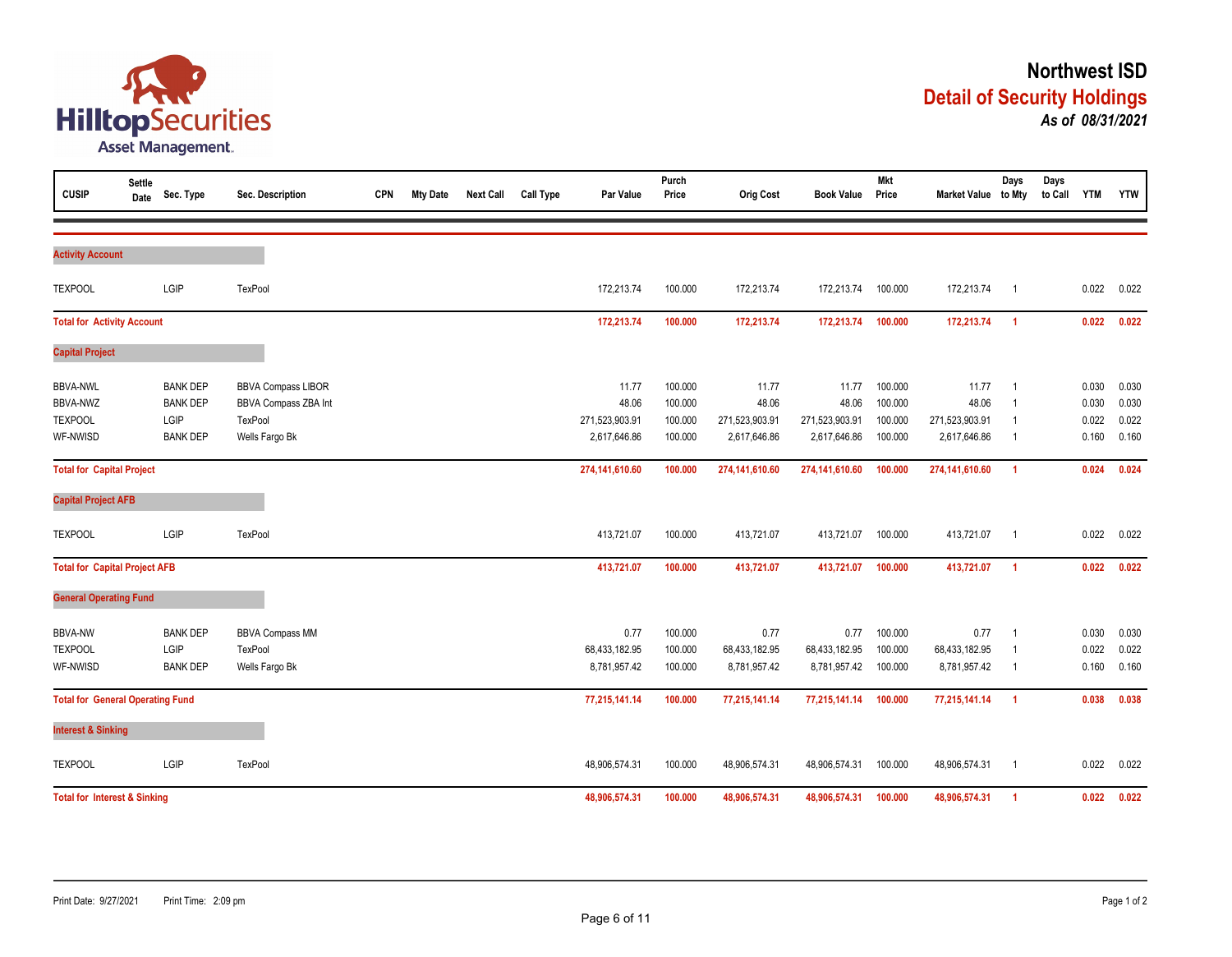

| <b>CUSIP</b>                           | Settle | Date Sec. Type  | Sec. Description | <b>CPN</b> | <b>Mty Date</b> | <b>Next Call</b> | Call Type      | <b>Par Value</b> | Purch<br>Price | <b>Orig Cost</b> | <b>Book Value</b> | <b>Mkt</b><br>Price | Market Value to Mty | Days  | Days<br>to Call | <b>YTM</b> | <b>YTW</b> |
|----------------------------------------|--------|-----------------|------------------|------------|-----------------|------------------|----------------|------------------|----------------|------------------|-------------------|---------------------|---------------------|-------|-----------------|------------|------------|
| <b>Payroll Clearing Fund</b>           |        |                 |                  |            |                 |                  |                |                  |                |                  |                   |                     |                     |       |                 |            |            |
| WF-NWISD                               |        | <b>BANK DEP</b> | Wells Fargo Bk   |            |                 |                  |                | 4,680,457.17     | 100.000        | 4,680,457.17     | 4,680,457.17      | 100.000             | 4,680,457.17        |       |                 | 0.160      | 0.160      |
| <b>Total for Payroll Clearing Fund</b> |        |                 |                  |            | 4,680,457.17    | 100.000          | 4,680,457.17   | 4,680,457.17     | 100.000        | 4,680,457.17     |                   |                     | 0.160               | 0.160 |                 |            |            |
| <b>Total for Northwest ISD</b>         |        |                 |                  |            | 405.529.718.03  | 100.000          | 405.529.718.03 | 405,529,718.03   | 100.000        | 405,529,718.03   |                   |                     | 0.028               | 0.028 |                 |            |            |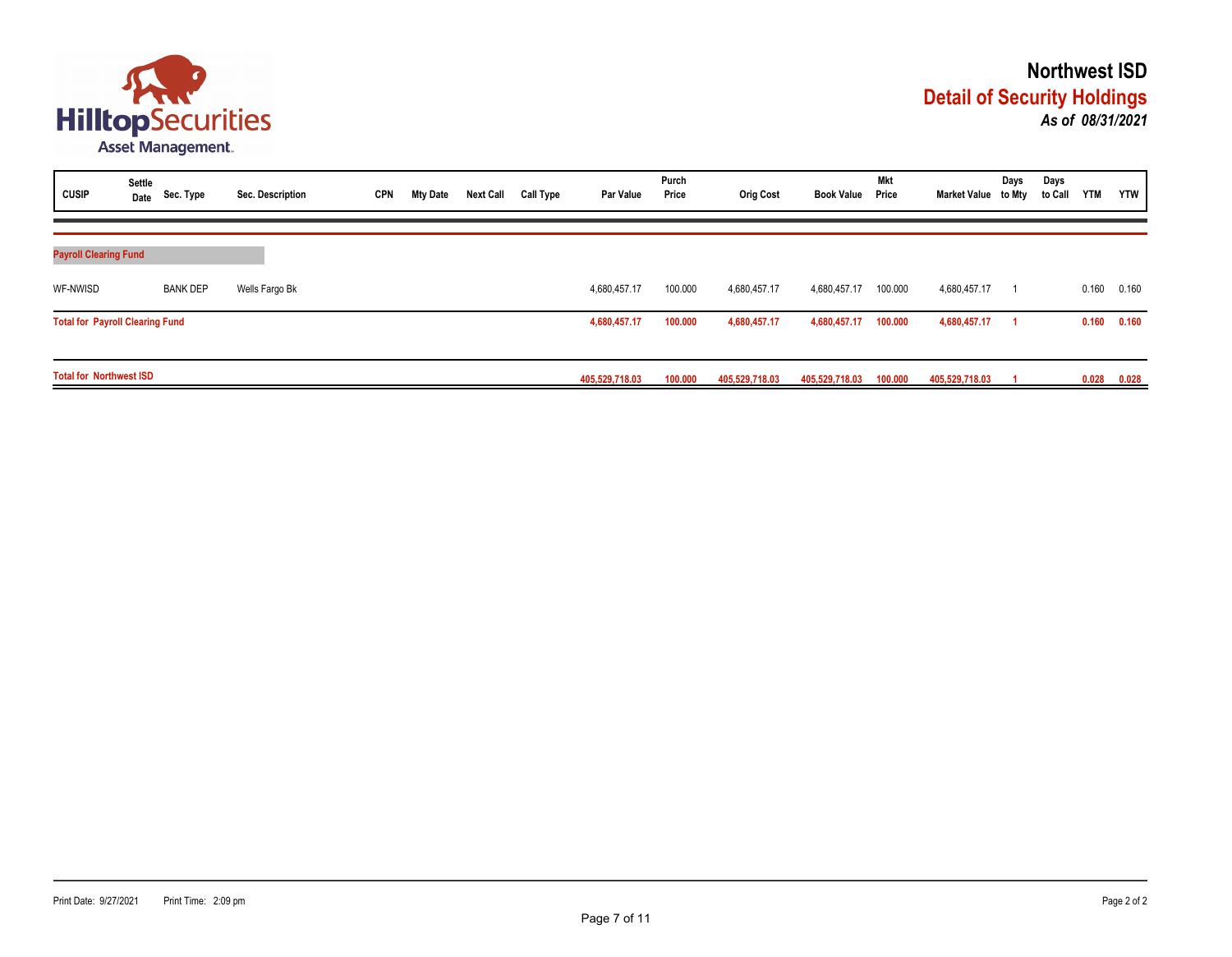

| <b>CUSIP</b>                                              | <b>Security Type</b>                                          | <b>Security Description</b>                                                           | 07/31/21<br><b>Book Value</b>          | Cost of<br><b>Purchases</b>            | Maturities /<br>Calls / Sales              | Amortization /<br><b>Accretion</b> | <b>Realized</b><br>Gain/(Loss) | 08/31/21<br><b>Book Value</b>                    | 07/31/21<br><b>Market Value</b>        | 08/31/21<br><b>Market Value</b>                  | Change in<br><b>Mkt Value</b>                       |
|-----------------------------------------------------------|---------------------------------------------------------------|---------------------------------------------------------------------------------------|----------------------------------------|----------------------------------------|--------------------------------------------|------------------------------------|--------------------------------|--------------------------------------------------|----------------------------------------|--------------------------------------------------|-----------------------------------------------------|
| <b>Activity Account</b>                                   |                                                               |                                                                                       |                                        |                                        |                                            |                                    |                                |                                                  |                                        |                                                  |                                                     |
| <b>TEXPOOL</b>                                            | LGIP                                                          | TexPool                                                                               | 172,210.52                             | 3.22                                   | 0.00                                       | 0.00                               | 0.00                           | 172,213.74                                       | 172,210.52                             | 172,213.74                                       | 3.22                                                |
| <b>Total for Activity Account</b>                         |                                                               |                                                                                       | 172,210.52                             | 3.22                                   | 0.00                                       | 0.00                               | 0.00                           | 172,213.74                                       | 172,210.52                             | 172,213.74                                       | 3.22                                                |
| <b>Capital Project</b>                                    |                                                               |                                                                                       |                                        |                                        |                                            |                                    |                                |                                                  |                                        |                                                  |                                                     |
| <b>BBVA-NWL</b><br>BBVA-NWZ<br><b>TEXPOOL</b><br>WF-NWISD | <b>BANK DEP</b><br><b>BANK DEP</b><br>LGIP<br><b>BANK DEP</b> | <b>BBVA Compass LIBOR</b><br><b>BBVA Compass ZBA Int</b><br>TexPool<br>Wells Fargo Bk | 0.00<br>0.00<br>282,084,528.96<br>0.00 | 11.77<br>48.06<br>0.00<br>2,617,646.88 | 0.00<br>0.00<br>(10, 560, 625.05)<br>0.00  | 0.00<br>0.00<br>0.00<br>0.00       | 0.00<br>0.00<br>0.00<br>0.00   | 11.77<br>48.06<br>271,523,903.91<br>2,617,646.86 | 0.00<br>0.00<br>282,084,528.96<br>0.00 | 11.77<br>48.06<br>271,523,903.91<br>2,617,646.86 | 11.77<br>48.06<br>(10, 560, 625.05)<br>2,617,646.86 |
| <b>Total for Capital Project</b>                          |                                                               |                                                                                       | 282,084,528.96                         | 2,617,706.71                           | (10, 560, 625.05)                          | 0.00                               | 0.00                           | 274,141,610.60                                   | 282,084,528.96                         | 274,141,610.60                                   | (7,942,918.36)                                      |
| <b>Capital Project AFB</b>                                |                                                               |                                                                                       |                                        |                                        |                                            |                                    |                                |                                                  |                                        |                                                  |                                                     |
| <b>TEXPOOL</b>                                            | LGIP                                                          | TexPool                                                                               | 413,713.27                             | 7.80                                   | 0.00                                       | 0.00                               | 0.00                           | 413,721.07                                       | 413,713.27                             | 413,721.07                                       | 7.80                                                |
|                                                           | <b>Total for Capital Project AFB</b>                          |                                                                                       | 413,713.27                             | 7.80                                   | 0.00                                       | 0.00                               | 0.00                           | 413,721.07                                       | 413,713.27                             | 413,721.07                                       | 7.80                                                |
| <b>General Operating Fund</b>                             |                                                               |                                                                                       |                                        |                                        |                                            |                                    |                                |                                                  |                                        |                                                  |                                                     |
| <b>BBVA-NW</b><br><b>TEXPOOL</b><br>WF-NWISD              | <b>BANK DEP</b><br>LGIP<br><b>BANK DEP</b>                    | <b>BBVA Compass MM</b><br>TexPool<br>Wells Fargo Bk                                   | 0.00<br>87,627,143.62<br>9,730,122.86  | 0.77<br>0.00<br>0.00                   | 0.00<br>(19, 193, 960.67)<br>(948, 165.44) | 0.00<br>0.00<br>0.00               | 0.00<br>0.00<br>0.00           | 0.77<br>68,433,182.95<br>8,781,957.42            | 0.00<br>87,627,143.62<br>9,730,122.86  | 0.77<br>68,433,182.95<br>8,781,957.42            | 0.77<br>(19, 193, 960.67)<br>(948, 165.44)          |
|                                                           | <b>Total for General Operating Fund</b>                       |                                                                                       | 97,357,266.48                          | 0.77                                   | (20, 142, 126.11)                          | 0.00                               | 0.00                           | 77,215,141.14                                    | 97,357,266.48                          | 77,215,141.14                                    | (20, 142, 125.34)                                   |
| <b>Interest &amp; Sinking</b>                             |                                                               |                                                                                       |                                        |                                        |                                            |                                    |                                |                                                  |                                        |                                                  |                                                     |
| <b>TEXPOOL</b>                                            | LGIP                                                          | TexPool                                                                               | 70,053,869.62                          | 0.00                                   | (21, 147, 295.31)                          | 0.00                               | 0.00                           | 48,906,574.31                                    | 70,053,869.62                          | 48,906,574.31                                    | (21, 147, 295.31)                                   |
| <b>Total for Interest &amp; Sinking</b>                   |                                                               |                                                                                       | 70,053,869.62                          | 0.00                                   | (21, 147, 295.31)                          | 0.00                               | 0.00                           | 48,906,574.31                                    | 70,053,869.62                          | 48,906,574.31                                    | (21, 147, 295.31)                                   |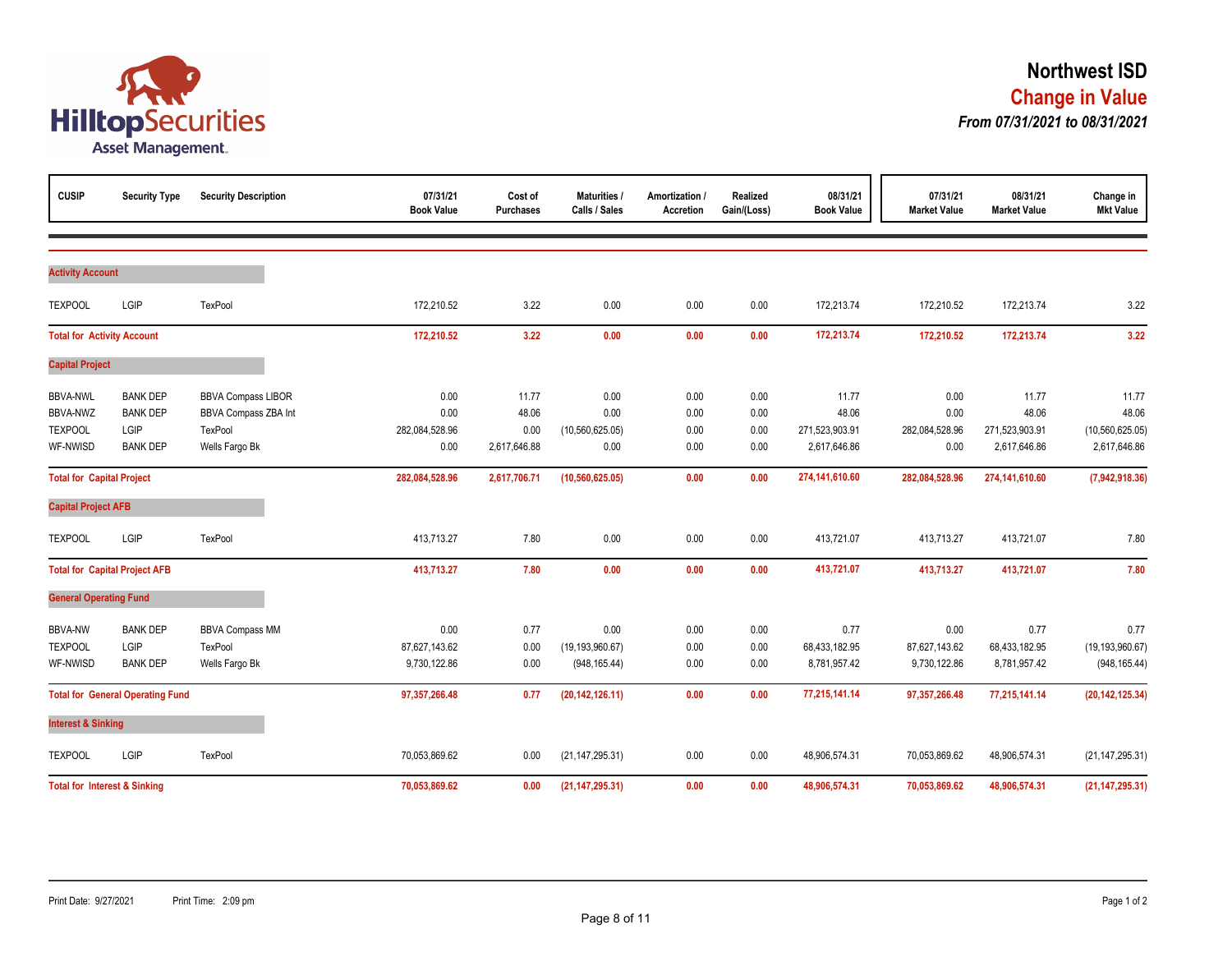

| <b>CUSIP</b>                   | <b>Security Type</b>                   | <b>Security Description</b> | 07/31/21<br><b>Book Value</b> | Cost of<br><b>Purchases</b> | Maturities /<br>Calls / Sales | Amortization /<br>Accretion | Realized<br>Gain/(Loss) | 08/31/21<br><b>Book Value</b> | 07/31/21<br><b>Market Value</b> | 08/31/21<br><b>Market Value</b> | Change in<br><b>Mkt Value</b> |
|--------------------------------|----------------------------------------|-----------------------------|-------------------------------|-----------------------------|-------------------------------|-----------------------------|-------------------------|-------------------------------|---------------------------------|---------------------------------|-------------------------------|
| <b>Payroll Clearing Fund</b>   |                                        |                             |                               |                             |                               |                             |                         |                               |                                 |                                 |                               |
| WF-NWISD                       | <b>BANK DEP</b>                        | Wells Fargo Bk              | 0.00                          | 4,680,457.19                | 0.00                          | 0.00                        | 0.00                    | 4,680,457.17                  | 0.00                            | 4,680,457.17                    | 4,680,457.17                  |
|                                | <b>Total for Payroll Clearing Fund</b> |                             | 0.00                          | 4,680,457.19                | 0.00                          | 0.00                        | 0.00                    | 4,680,457.17                  | 0.00                            | 4,680,457.17                    | 4,680,457.17                  |
| <b>Total for Northwest ISD</b> |                                        |                             | 450.081.588.85                | 7,298,175.69                | (51,850,046.47)               | 0.00                        | 0.00                    | 405,529,718.03                | 450,081,588.85                  | 405,529,718.03                  | (44, 551, 870.82)             |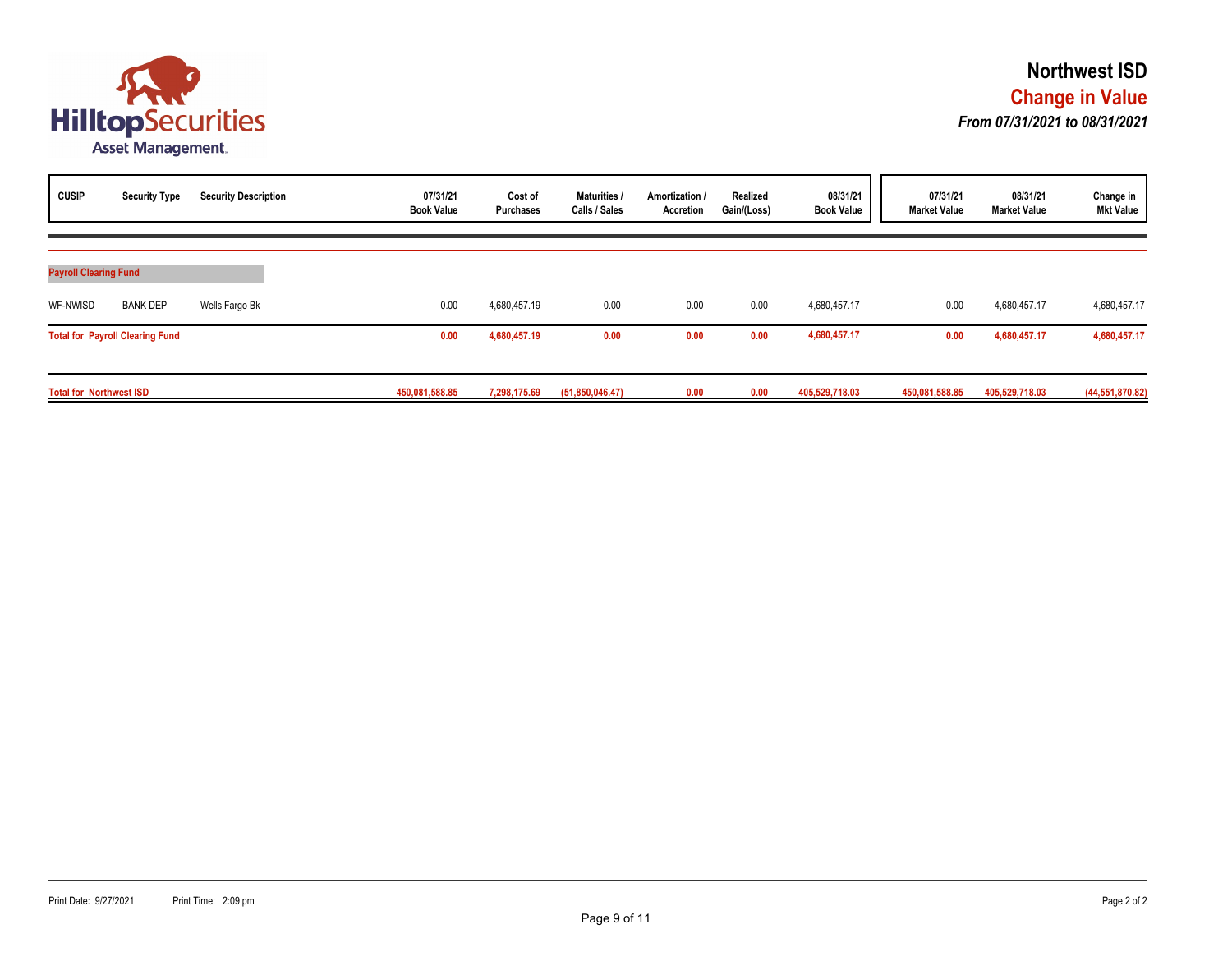

| <b>CUSIP</b>                     | <b>Security Type</b>                    | <b>Security Description</b> | Beg. Accrued | <b>Interest Earned</b> | Interest Rec'd /<br>Sold / Matured | <b>Interest Purchased</b> | <b>Ending Accrued</b> | Disc Accr /<br><b>Prem Amort</b> | Net Income |
|----------------------------------|-----------------------------------------|-----------------------------|--------------|------------------------|------------------------------------|---------------------------|-----------------------|----------------------------------|------------|
|                                  |                                         |                             |              |                        |                                    |                           |                       |                                  |            |
| <b>Activity Account</b>          |                                         |                             |              |                        |                                    |                           |                       |                                  |            |
| <b>TEXPOOL</b>                   | LGIP                                    | TexPool                     | 0.00         | 3.22                   | 3.22                               | 0.00                      | 0.00                  | 0.00                             | 3.22       |
|                                  | <b>Total for Activity Account</b>       |                             | 0.00         | 3.22                   | 3.22                               | 0.00                      | $0.00\,$              | 0.00                             | 3.22       |
| <b>Capital Project</b>           |                                         |                             |              |                        |                                    |                           |                       |                                  |            |
| <b>BBVA-NWL</b>                  | <b>BANK DEP</b>                         | <b>BBVA Compass LIBOR</b>   | 0.00         | 11.77                  | 11.77                              | 0.00                      | 0.00                  | 0.00                             | 11.77      |
| BBVA-NWZ                         | <b>BANK DEP</b>                         | BBVA Compass ZBA Int        | 0.00         | 48.06                  | 48.06                              | 0.00                      | 0.00                  | 0.00                             | 48.06      |
| <b>TEXPOOL</b>                   | LGIP                                    | TexPool                     | 0.00         | 5,222.85               | 5,222.85                           | 0.00                      | 0.00                  | 0.00                             | 5,222.85   |
| WF-NWISD                         | <b>BANK DEP</b>                         | Wells Fargo Bk              | 0.00         | 365.25                 | 365.25                             | 0.00                      | 0.00                  | 0.00                             | 365.25     |
| <b>Total for Capital Project</b> |                                         |                             | 0.00         | 5,647.93               | 5,647.93                           | 0.00                      | 0.00                  | 0.00                             | 5,647.93   |
| <b>Capital Project AFB</b>       |                                         |                             |              |                        |                                    |                           |                       |                                  |            |
| <b>TEXPOOL</b>                   | LGIP                                    | TexPool                     | 0.00         | 7.80                   | 7.80                               | 0.00                      | 0.00                  | 0.00                             | 7.80       |
|                                  | <b>Total for Capital Project AFB</b>    |                             | 0.00         | 7.80                   | 7.80                               | 0.00                      | $0.00\,$              | 0.00                             | 7.80       |
| <b>General Operating Fund</b>    |                                         |                             |              |                        |                                    |                           |                       |                                  |            |
| <b>BBVA-NW</b>                   | <b>BANK DEP</b>                         | <b>BBVA Compass MM</b>      | 0.00         | 0.77                   | 0.77                               | 0.00                      | 0.00                  | 0.00                             | 0.77       |
| <b>TEXPOOL</b>                   | LGIP                                    | TexPool                     | 0.00         | 1,540.30               | 1,540.30                           | 0.00                      | 0.00                  | 0.00                             | 1,540.30   |
| WF-NWISD                         | <b>BANK DEP</b>                         | Wells Fargo Bk              | 0.00         | 1,052.22               | 1,052.22                           | 0.00                      | 0.00                  | 0.00                             | 1,052.22   |
|                                  | <b>Total for General Operating Fund</b> |                             | 0.00         | 2,593.29               | 2,593.29                           | 0.00                      | 0.00                  | 0.00                             | 2,593.29   |
| <b>Interest &amp; Sinking</b>    |                                         |                             |              |                        |                                    |                           |                       |                                  |            |
| <b>TEXPOOL</b>                   | LGIP                                    | TexPool                     | 0.00         | 1,064.16               | 1,064.16                           | 0.00                      | 0.00                  | 0.00                             | 1,064.16   |
|                                  | <b>Total for Interest &amp; Sinking</b> |                             | 0.00         | 1,064.16               | 1,064.16                           | 0.00                      | 0.00                  | 0.00                             | 1,064.16   |